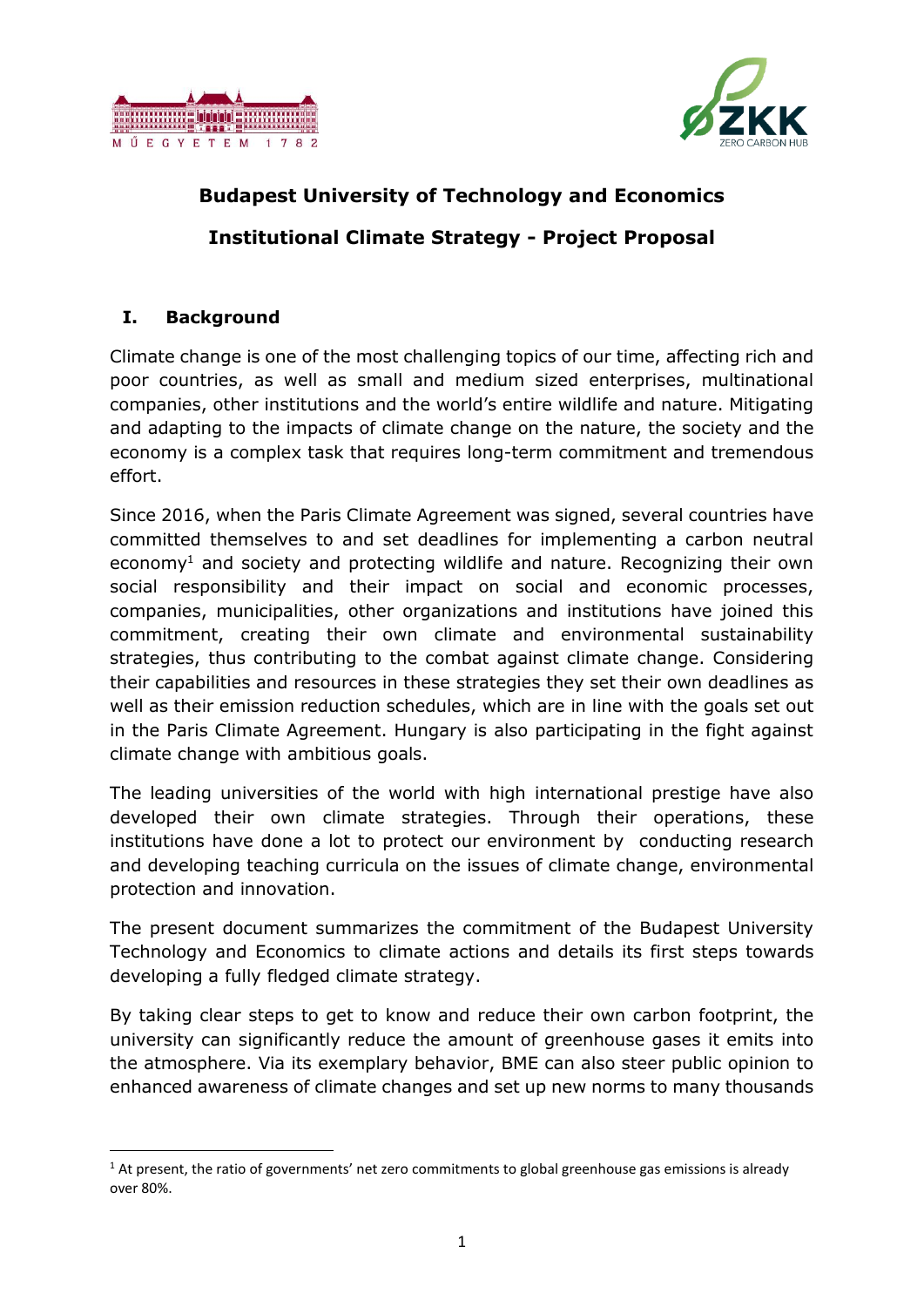



of educators, professors, workers, students or any other partners helping to protect our environment.

The Budapest University of Technology and Economics is a prestigious, internationally acknowledged institution with a history of 240 years, more than 20.000 students, employing about 1,200 full-time lecturers and researchers. BME is a high-ranking and regionally leading university. The University has already been involved in several educational activities related to sustainability, future energy systems and environmental protection, and participated in international research projects on these topics. In addition, the University has implemented several measures and investments, which show its commitment to sustainability and environmental protection. As an international and well-known university, recognizing its responsibility in the combat against climate change, BME is committed to develop and implement its own climate strategy with the ultimate goal of achieving carbon neutral operation of the university and its supply chain teaming up with other stakeholders. The exemplar nature of this commitment is further enhanced by the fact that the BME is the first university in Hungary that aims at carbon neutral operation.

#### **II. Focus areas**

**.** 

Based on the study of the climate strategies of internationally recognized universities, we have identified five key areas that the institution can focus on to achieve carbon neutral operation<sup>2</sup>. These areas are detailed as follows:

1. Sustainable operation of buildings and real estates

Reducing the energy consumption of the properties owned or used by the University, increasing the energy efficiency of the buildings, modernizing and replacing the heating and cooling systems of the buildings suiting to their specifics and features, installing additional renewable energy systems, modernizing lighting, installing smart systems to optimize energy consumption, reducing water usage and educating stakeholders to develop their attitude. This topic also includes setting standards for newly built properties or even obtaining one of the known sustainable building qualifications.

2. Reducing travel-related emissions

<sup>&</sup>lt;sup>2</sup> Based on the University's past, educational focuses, territorial and other characteristics, the process of strategy-making may identify further areas of intervention.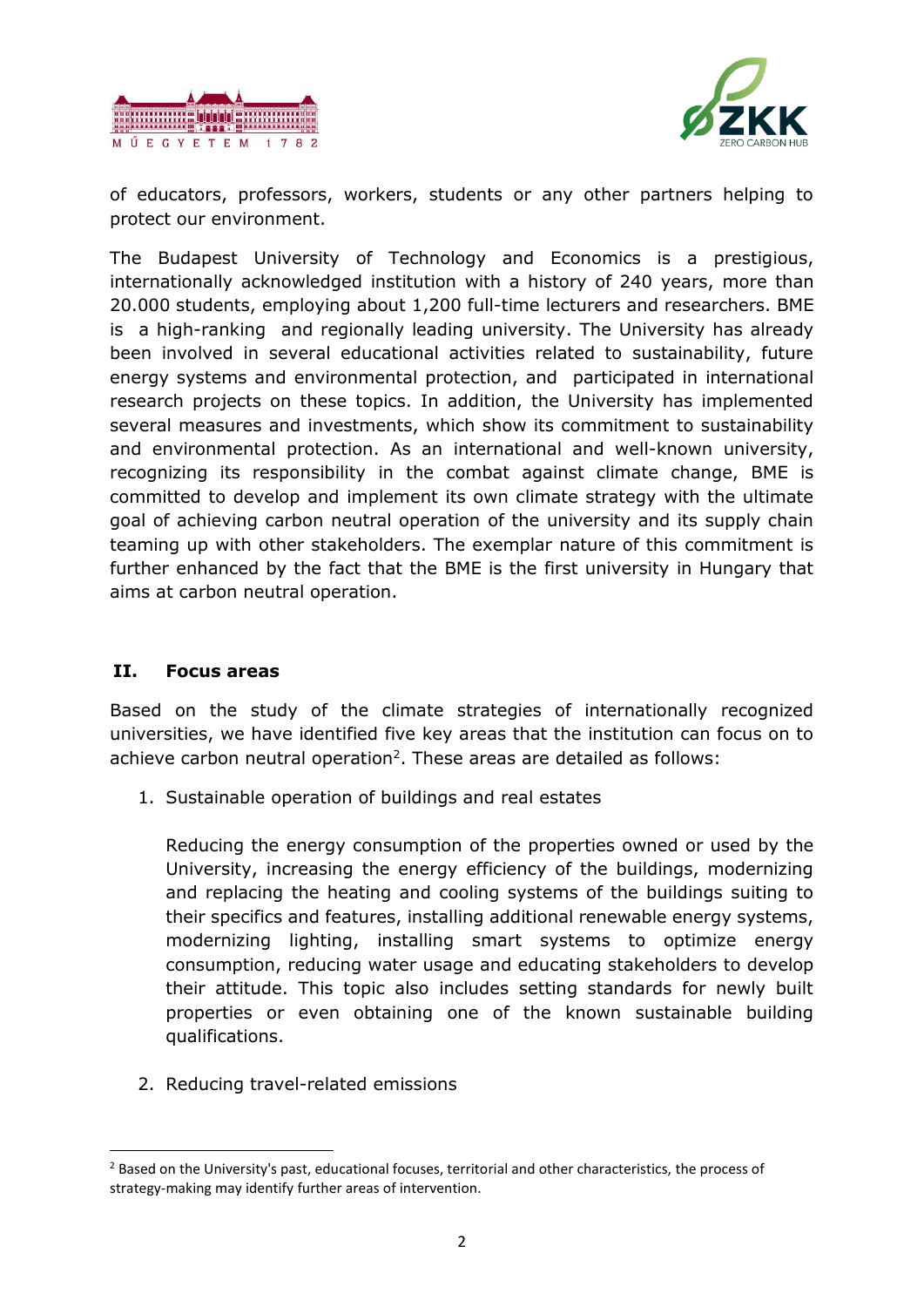



In this topic, we can differentiate two groups. On the one hand, emissions related to the daily travel to and from the University of teachers, students and other colleagues. On the other hand, trips and emissions related to the international role of the University, like conferences, guest education and international research. For both groups, the priority is to reduce the amount of travel and distances traveled in kilometer. This can be done by organizing an online conference, providing the possibility of work from home and other solutions. In addition, the environmentally friendly implementation of the remaining journeys should be a priority. In the latter category, for example, this means the possible avoidance of travel by plane, its replacement by other travel mode where possible, or in the case of unavoidable flights, the offset of related emissions with purchased  $CO<sub>2</sub>$  quotas. Also, usage of train or public transport instead of car if it is possible. In terms of the daily travel to the institution, the promotion and support of climate-friendly transport options – like cycling, walking, public transport, scooter - is of paramount importance, as is the transformation of the University's car fleet into an environmentally friendly fleet.

3. Examination of material circulations and waste management

The basic idea of the transition to a circular economy model is that we produce an unreasonably large amount of waste during the operation of the economy and in our daily lives. The radical reduction of this amount is very important in order to protect the environment. Therefore, efforts should be made to reduce the amount of waste by optimizing consumption, extending the life cycle of objects and equipment, reusing them or using them with new functions. As far as the reduced amount of waste concerned, efforts should be made to increase the rate of selective collection and recycling. This topic also covers the focus on the significant reduction of the amount of paper used by the institution through the digitization of administration.

4. Making the institution's supply chain sustainable

The University has a significant number of partners and suppliers, of which the energy consumption and environmental impact are many times larger than those of the University. The sustainable, environmentally friendly operation of the University can have itself an impact on the operation of the supply chain. At the same time, the University can achieve a much greater environmental impact by creating institutional policies and regulations for the supply chain, suppliers and other stakeholders and by introducing related incentive systems and measures. These measures may relate to the qualification of the institution's suppliers based on environmental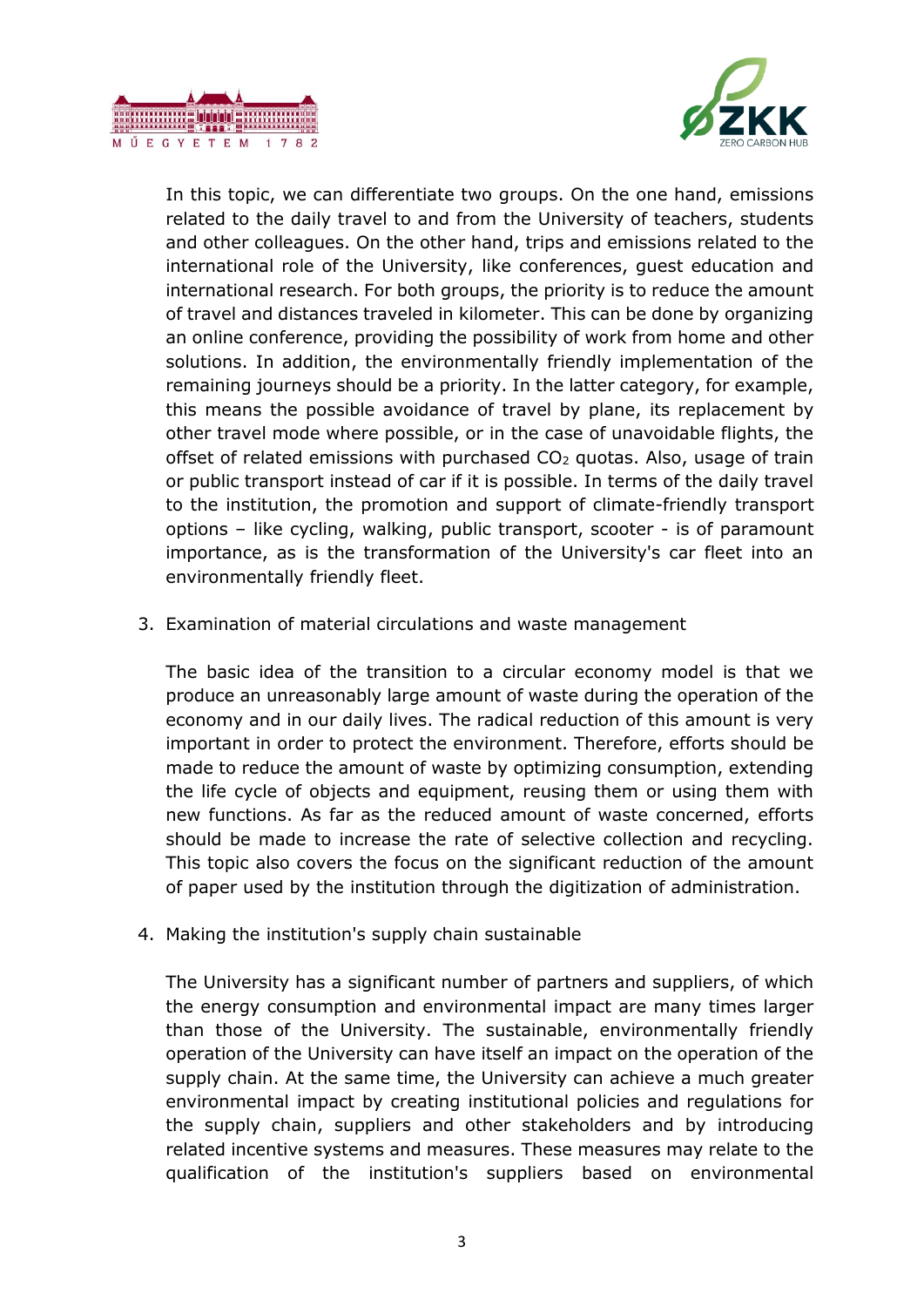



sustainability or to the standards for food and menus available on the institution's buildings, a sustainable dietary recommendation and also to the preference for local suppliers. However, it may also take into account sustainability factors in the institution's investment decisions. The aim is for the institution to have an impact on the protection of the climate and its natural environment beyond its own operation.

5. Biodiversity

The main cause of biodiversity loss is climate change. Climate change affects biodiversity directly – through the rising of temperature – and indirectly through the spread of invasive species – as well. The university can help to maintain and enhance biodiversity through its research, education and direct operations. On its campuses and in the area of its real estates, it can create a diverse flora, which, in addition to preserving biodiversity, also supports the reduction of local climate impacts and the well-being of employees and students and creates a healthy working environment.

### **III. The process of strategy making and implementation**

- 1. The resource requirement of strategy making
- a. In order to successfully implement the Strategy, it is necessary to set up working groups by focus areas. Accordingly, 5 working groups will be set up, and an additional financial working group, which will support the implementation of the strategy from a financial and financing point of view, will search for possible sources of funding and financial support. The number of working group members is 3-5 per group, to which the University's lecturers, students, other employees or even external experts can be delegated. The working groups shall carry out decision preparation and technical support work in their respective fields and, where required, supervise the work of the external experts and subcontractors involved.
- b. The preparation, implementation, monitoring, the possible revision of the Strategy and the communication tasks is coordinated by the Zero Carbon Hub at the University. The Zero Carbon Hub will develop a reporting system following and monitoring the implementation of the Strategy and will report to the University from time to time. The costs related to the preparation, implementation, monitoring and review of the Strategy shall be born by the University and decisions shall be made by the 3-5 members of the Climate and Sustainability Committee appointed by the University's top management.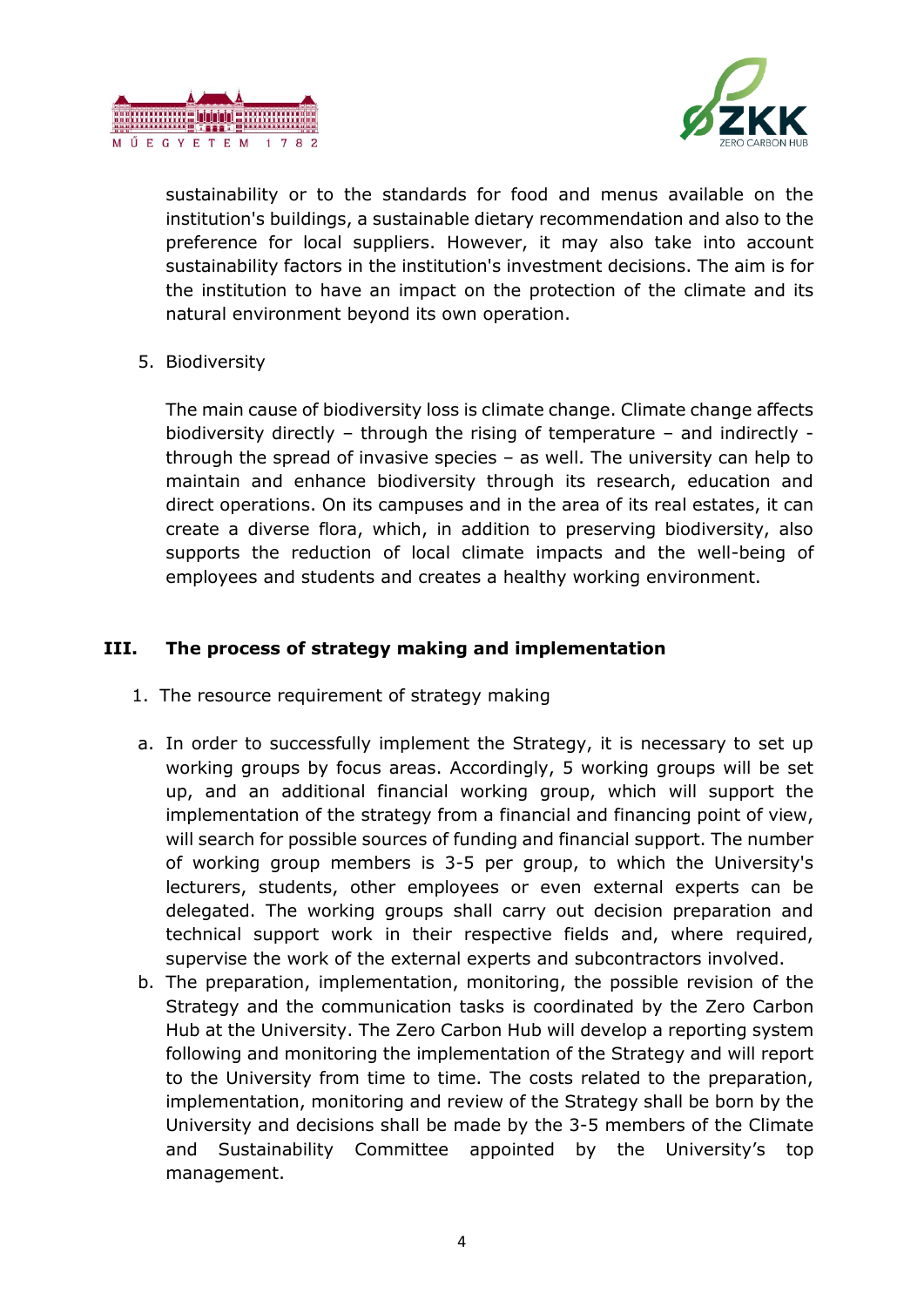





*Figure 1: Governance structure of creating and implementing of the climate strategy*

- 2. The process and the timing of strategy making and implementation is planned as follows.
- a. Preparation of the preliminary institutional climate strategy concept.
- b. Internal publication and consultation on the preliminary institutional climate strategy concept to collect comments and proposals
- c. Discussion of the public comments and the whole preliminary concept in the framework of an internal university workshop and preparation of the final concept.
- d. The formation of working groups, definition of the main tasks necessary for the preparation of the Strategy.
- e. Acquisition of data and information necessary for the preparation of the Strategy, preparation of feasibility studies, audits, cost estimates and research. Procurement of subcontractors and partners should also be done at this phase of the project as well as the review of the University's former measures on climate protection and environmental sustainability (education, research, measures, investments, policies, targets). Feasibility studies should cover the quantification and estimation of CO2 / greenhouse gas (GHG) emissions from the operation of the University (and the operation of its value chain), the composition of the energy sources consumed by the University and its supply chain and the calculation of emissions by focus areas. In addition, the feasibility studies should present the intervention alternative measures suitable for reducing emissions by focus areas, the investment needs of the alternatives, and the potentially available financing possibilities and financial supports. It is necessary to make a decision on which tasks the University can carry out in its own competence with the